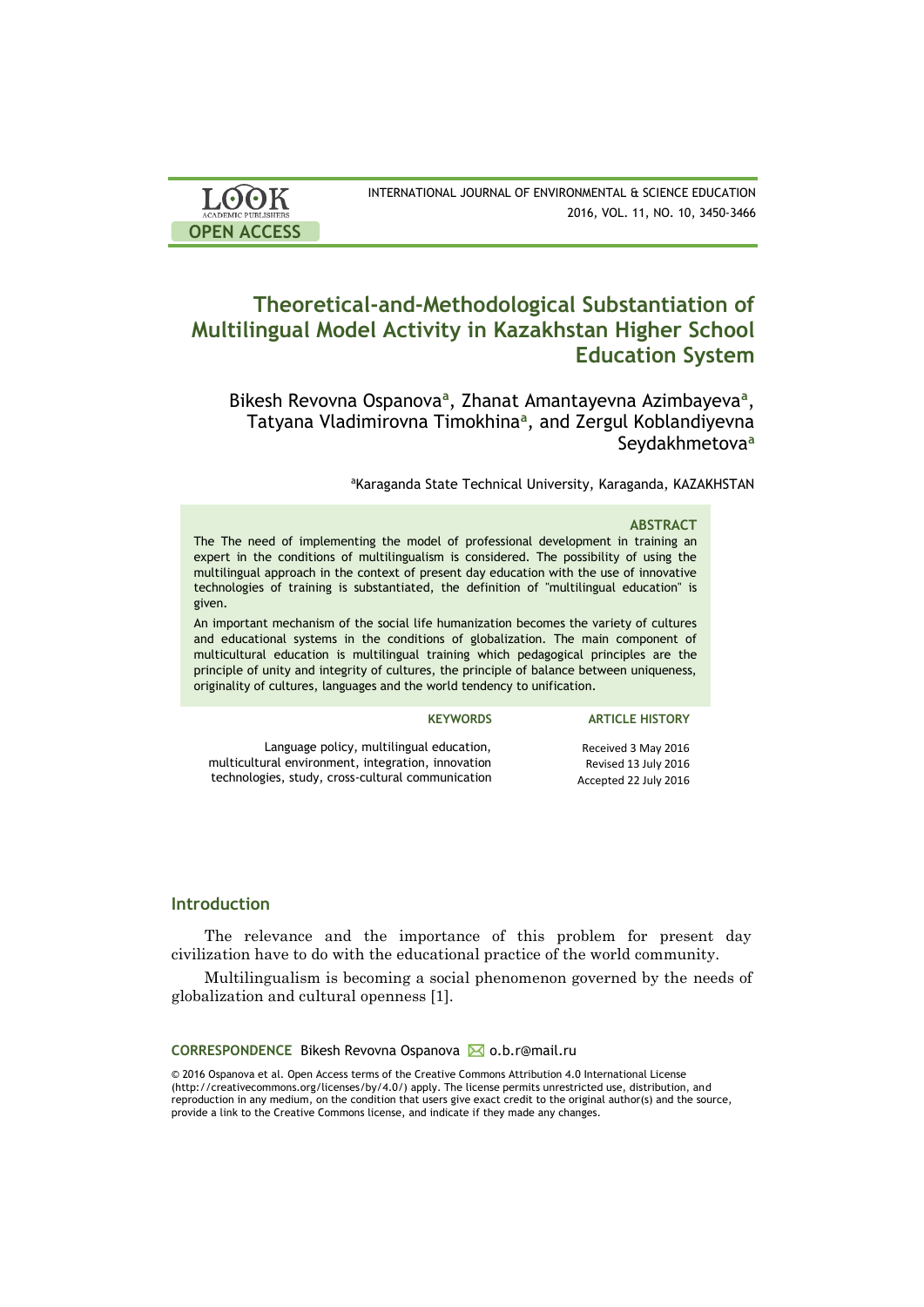According to the UNESCO, the concept of "polylingual education" or in the other words of "multilingual education" assumes the use in education of at least three languages: native, regional or national and international [2]. As it is noted in the UNESCO documents, the states should work in order "to provide granting necessary resources and to take necessary measures for reducing language barriers, … to develop the active national policy directed to the assistance of teaching languages including native languages, in the cyberspace" [2]. In this case we speak of the multilingual education system where alongside with the native language there is used the second and third languages as a means of training and multicultural education.

The use of these languages is "an important factor of the inclusivity and quality of education".

There should be noted a special role of language policy and the principle of multilingualism in developing the European Union. In 1995 the European Commission published an official report on the matters of education in which there was defined the aim of trilingualism of all the European citizens. The Commission emphasized the importance of multilingual skills of communication in the conditions of the uniform market in the information century [3]. Linguistic and cultural diversity of the European Union is one of its major assets, but also one of its main challenges. Throughout the last decade, European multilingualism policy has been guided by the objective set by the Barcelona Council of March 2002, which called for the improvement of mastery of basic skills, in particular, by teaching at least two foreign languages from a very early age. It has also been shaped by the Commission Communication 'Multilingualism: an asset for Europe and a shared commitment' (2008) and by the Council Resolution on a European strategy for multilingualism (2008). These strategic documents established language policy as a cross-cutting topic contributing to all other EU policies [4].

### **Methods**

The following methods have been used in the research: theoretical search (analysis, comparison, classification and systematization of theoretical and experimental data, theoretical modeling and synthesis of data); empirical (diagnostic: questioning, rating method, self-assessment, poll, interview, conversation); observation (supervision, introspection); predictive (expert estimates, modeling); experimental (stating and forming experiments); statistical processing of results.

In the present day political, social-and-economic and educational situation in Kazakhstan the problem of multilingual education gains a basic importance. Without its solution it is impossible to carry out the complete updating of higher education taking into account the variety of cultures, readiness for a crosscultural dialogue in complicated conditions of developing present day civilization.

Today, when in Kazakhstan on the wave of social updating, aspirations to the open society and integration into the world and European cultural and educational space, there is a positive experience of introducing multilingual education. So, on September 1, 2015 there functioned 20 Nazarbayev Intellectual Schools which were the base for promotion of multilingualism, distribution of experience of cross-cultural education of the younger generation.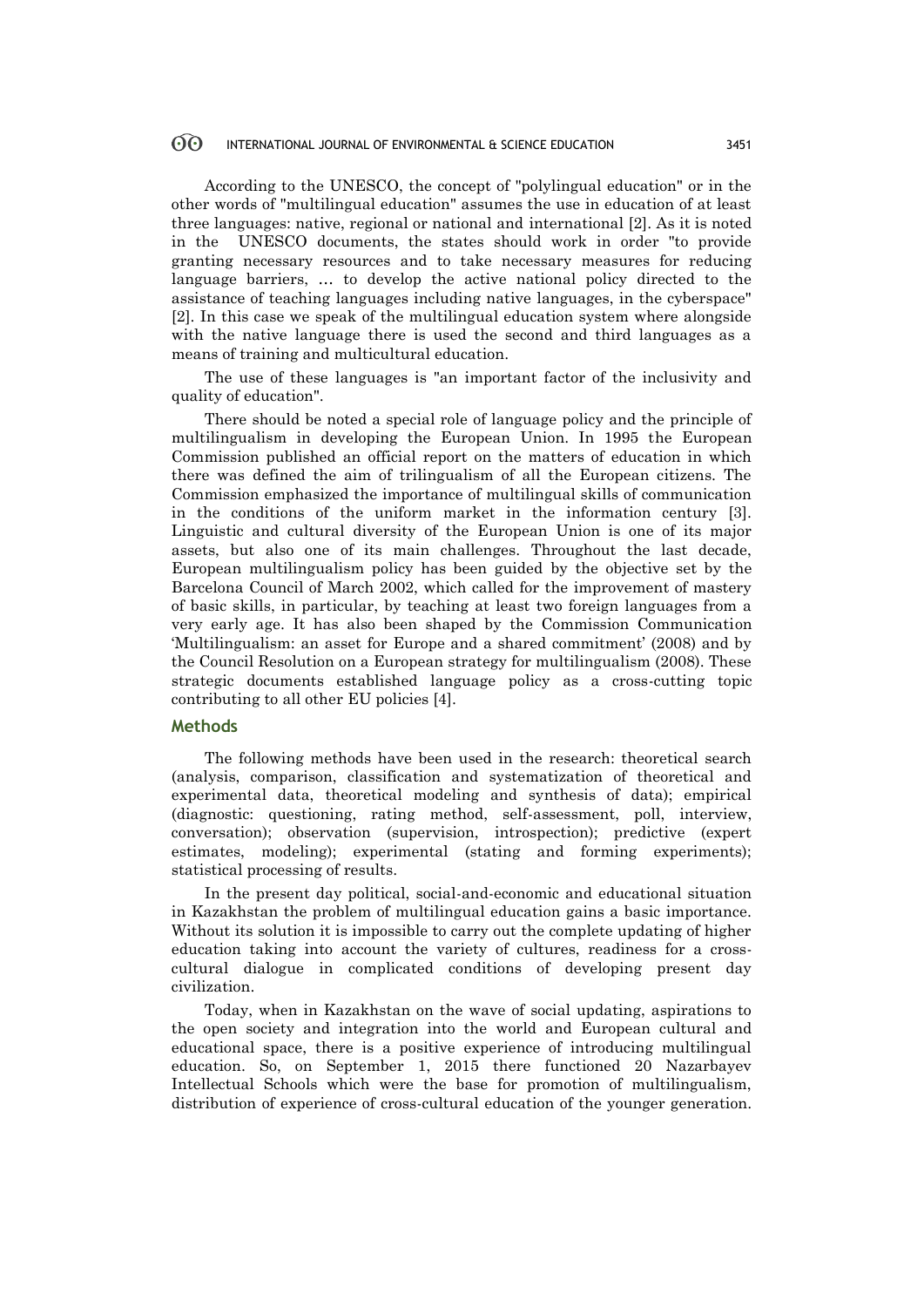For example, in Canada, Belgium, Switzerland there traditionally exists the natural multilingual environment; in the USA there is also taking place an intense process of ethnic minorities integration into the dominating language environment.

In the light of this the development of multilingual training in the Republic of Kazakhstan is determined not so much by the internal processes as the general tendency to integration, aspiration to a dialogue of cultures and crosscultural communication.

At present there is developed a broad legal base at the state level. The concept of developing multilingual education in the Republic of Kazakhstan is staticized by the following acts: the Constitution of the Republic of Kazakhstan, the Law of the Republic of Kazakhstan "About languages", the Law "About Education", the State program of languages functioning in the Republic of Kazakhstan for 2001-2010, the Concept of developing foreign-language education of the Republic of Kazakhstan [5-10] which defined the role and the place of multilingual training, the principles of developing the present day effective control system of multilingual education. In this regard the state programs on preservation, studying, development of languages are the most effective mechanisms of implementing the declared ethno-cultural rights in the Republic of Kazakhstan. There appeared the so-called "language boom" which influenced the status of the language as the subject giving a chance to take the advantages of the open society. Respectively the new language policy of Kazakhstan dictates an active use of three languages: Kazakh as the state one, Russian as the official one, English as the international, dictated by the world economy and informatization.

In accordance with this there is required a scientific trend integrating the theoretical-and-methodological, scientific-and-methodological bases of using three interacting language systems and permitting to give a comprehensive justification of the problem of a multilingual model in the education system of higher school. The uniqueness of the language situation which developed in Kazakhstan requires an uncommon approach to the solution of methodological problems of teaching languages. In particular, it is necessary to consider a special structure of the culturological component in the program of teaching any language that in turn defines the need of developing new principles and methods of selection and organization of the training material.

The solution of this large and already rather complex problem should be begun with the terms relating to fundamental concepts. The most fundamental concept of the terminological system sorted by us is the concept of "polylingual education". In interpreting this major term there are just most of all confusions, though, as we know, unambiguity, i.e. correlation of the term with one concept of this system is an obligatory property of the term, the guarantee of achieving mutual understanding in the corresponding area.

The fundamental term "polylingual education" is in close connection with the derivative term "multilingual education" which in turn is a calque of the English term. In scientific literature alongside with the term "polylingual education" there are met ideographic synonyms (i.e. the terms showing a concept by its different signs): "bilingualism ", "multilingualism".

In the works of domestic researchers Zh. M. Abdildin, K. E. Kusherbayev, A. N. Nysanbayev, B. Chasanoff, M. E. Yerzhanov [11-15] there are considered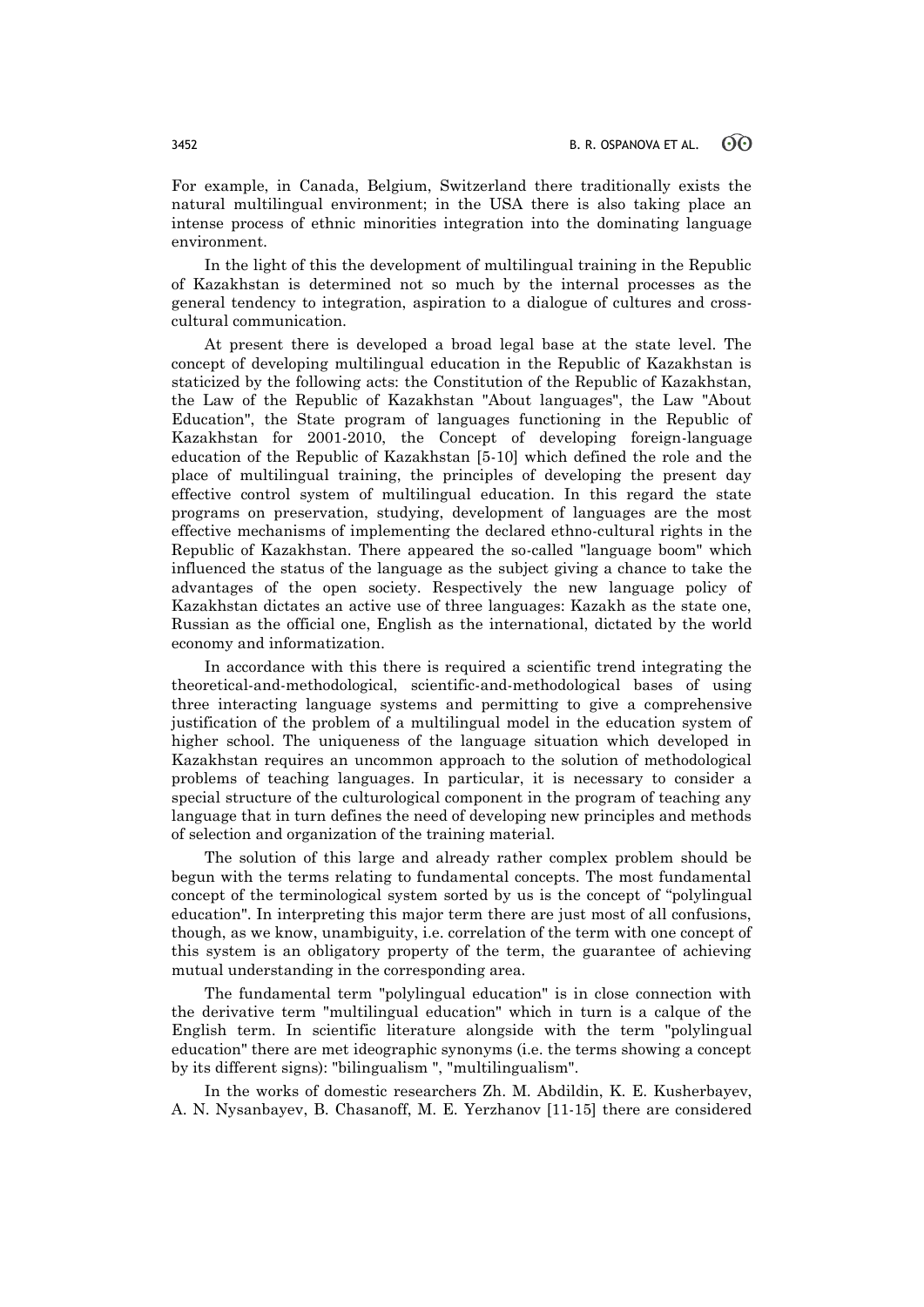the issues of polylingualism and multilingualism in the society, the problems of the nation- focused education in the Republic of Kazakhstan.

Multilingualism is used in a lot of meanings and is understood differently. We adhere to understanding multilingualism as "the use of several languages within a certain social community (first of all of the entire state); the use by an individual (group of people) of several languages each of which is selected according to the concrete communicative situation" [16].

In our opinion, there can be considered quite accepted the definition of "polylingual education" of the known domestic linguist B. A. Zhetpisbayeva: "Polylingual education is a purposeful, organized, normalized triune process of training, education and development of an individual as a poly-language personality on the basis of simultaneous acquisition of several languages as a "fragment" of the socially significant experience of the mankind embodied in the language knowledge and abilities, language and speech activity as well as in the emotional-and-valuable relation to languages and cultures" [17].

Foreign concepts of polylingual education are considered in the works by José Manuel Vez (2009) [18], cross-cultural education in the works by P. Batielang, G. Auernkhaymer, V. Niyen, etc., global education in R. Henvie's works.

Conceptual bases of polylingual education are developed in the works by Cenoz J., Coste D., Simon D. Lee, Coyle D., etc. [19-21].

The world outlooks of this study are defined by the philosophical doctrines of the great Kazakh thinker A. Kunanbayev directly related to the problem of the personality and its formation, the essence of the sociological concept of Sh. Valikhanov, as well as the ideas of the Kazakh educators and teachers Y. Altynsarin, Zh. Aymauytov, A. Baytursynov, M. Zhumabayev, etc. permitting to realize the importance of the native language in developing a personality.

Our justification of the problems in the field of polylingual education was based on scientific developments of GoverdovskayaYe. V. [22], Baker C., Byram M. S., Casanave C. P., Bartlett L., Lantolf, J. P., Thorne S. L. etc. [23-27], and also number of foreign researchers of Canagarajah S., Coetzee-Lachmann D., Gajo L., García Ofelia, Kleifgen J. [28-31].

Studying the international and domestic experience of multilingual training in the system of secondary education showed that in the Republic of Kazakhstan there are various approaches, but the uniform concept has not been developed. The formation of a multilingual personality is possible with a certain organization of the educational process, with special selection of the contents, the principles of training, the development of a special technology providing the corresponding planning, training and tracking the results of this training.

However so far in the system of secondary and higher education there is no an accurately organized succession and continuity of polylingual education that is the main component providing the efficiency and quality at all the levels including the level of higher education. Such a situation was in a certain extent caused by the following factors:

- $\bullet$  the uncertainty of the state concept in the field of multilingual education;
- insufficient readiness of conceptual approaches to the content of language disciplines and their organization in the context of general education and profession-oriented tasks;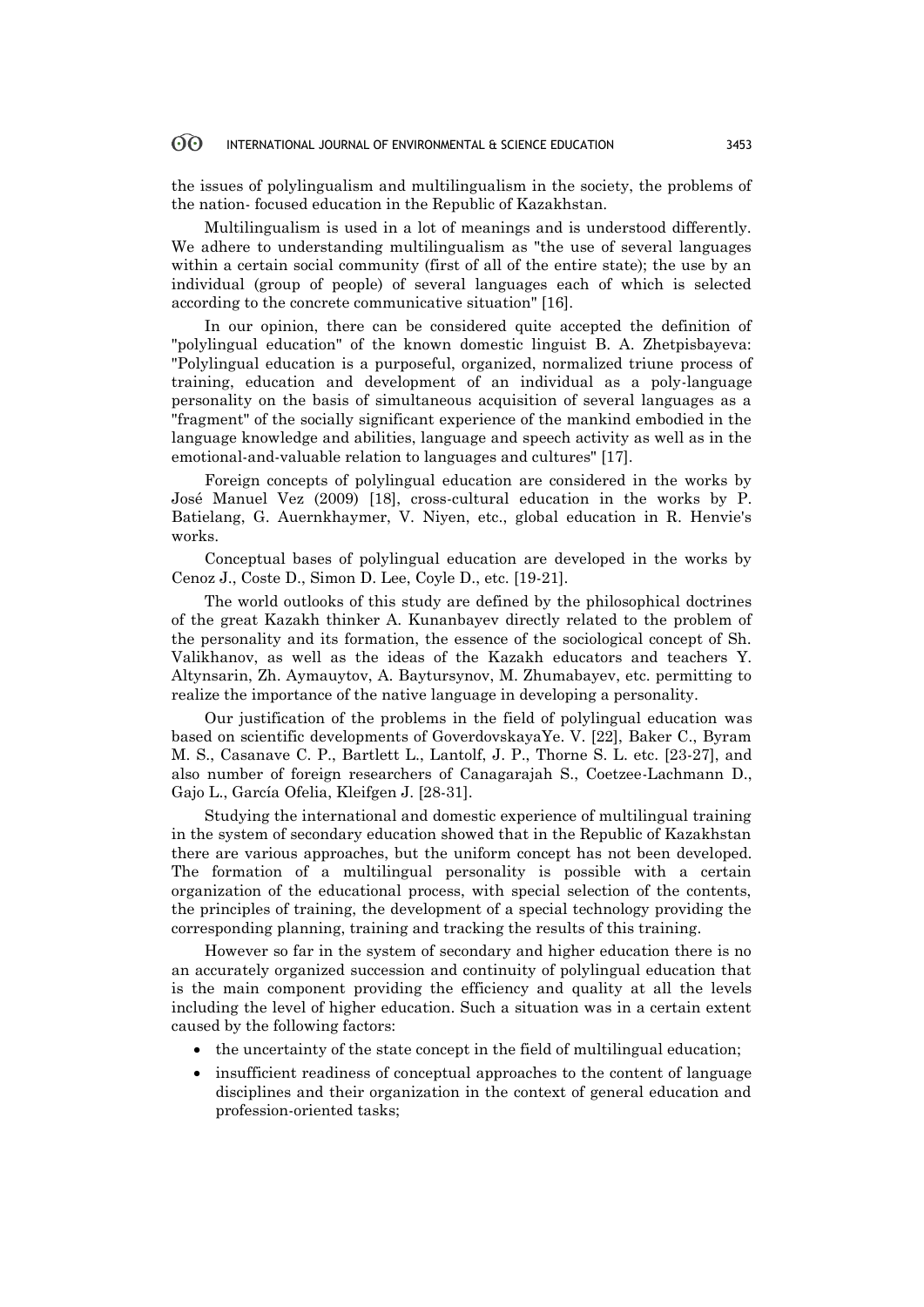- the deficiency of the personnel structure capable to provide completely professional teaching languages in the system of profile higher education;
- the need of training, retraining, professional development of teachers of language and not language disciplines with didactic ensuring the activity of subjects of multilingual education;
- the need of developing a research center for problems of multilingual education for the purpose of scientific support of its practical implementation, introduction in the experimental mode of training in three languages, as well as their material equipment with the subsequent generalization of the results of experiments and the development of recommendations on the formation of a multi-language personality and to large-scale introduction of multilingual education.

Besides, for the effective introduction of a multilingual model in the education system of higher school there is required achieving a high level of proficiency in the Kazakh language as the state one, preserving the Russian language social-and-linguistic activity, the development of English as a means of integration in the world space.

The theoretical basis of preparing a multilingual model in the education system of higher school contains the following contradictions:

- discrepancy of the existing qualification requirements and characteristics to the requirements of the multilingual expert;

- absence of the standard and program-and-methodological support of multilingual education;

- absence of the uniform concept of training multilingual experts on the basis of the competence-based approach;

- insufficient study of the experience of foreign countries in introduction of multilingual education;

- not readiness of the mechanism of assessing the multilingual expert's work productivity.

From this point of view in training, as in any human activity, there are usually allocated the following structural components: the target, the demandmotivational, substantial, operational-and-activity, emotional-and-willed, control-and-adjusting and estimated-and-productive ones. Having analyzed various approaches, we propose to organize the educational activity of future experts in the conditions of multilingualism as a system of interconnected components: personal-and- motivational, substantial, procedural, psychological.

The theoretical model of vocational training a multilingual expert is presented in Table 1.

**The personal-and-motivational component** carries out a regulatory function. The motivation adequate to the purposes of innovative activity will provide the increased conscious interest in studying the Kazakh, Russian and English languages. As a criterion we designated the existence of the need for studying languages by future experts. The indicators of this criterion are as follows:

- for implementation of professional activity;

- for satisfaction of the requirement of daily communication;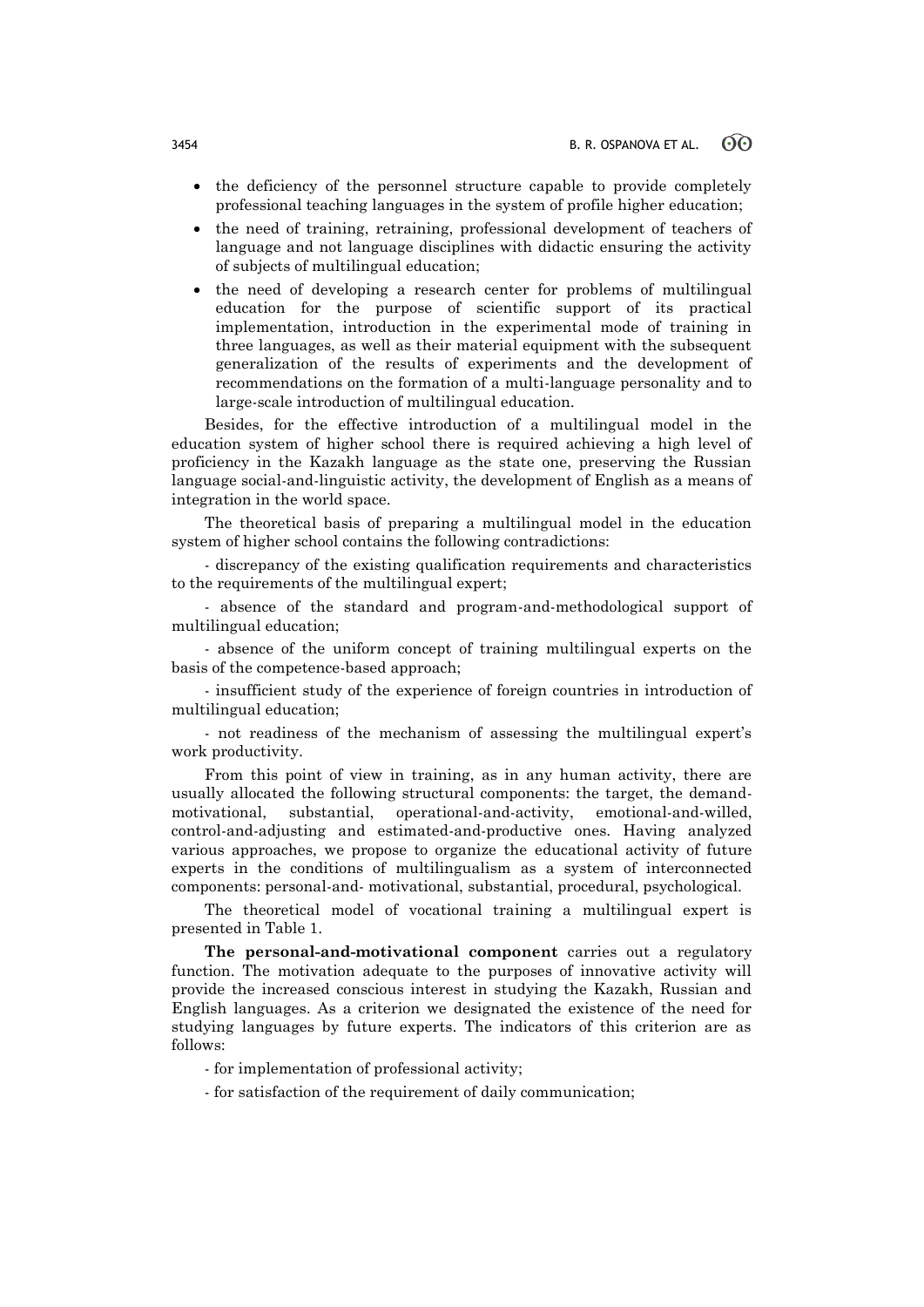- interest in language as to a specialty language;

- for receiving prestigious work;

- for education.

|                                                                                                                                |            | cultural conditions<br>Psychological<br>Adaptation to new socio-                  | - overcoming psychological     | with native speakers<br>barriers in direct contacts     |                                                       |                                                                                | Psychological stability:                                   | - ability to introspection,<br>self-correction;          | - assessment of the<br>educational activity;        | knowledge<br>- understanding of the gained             |                                                             | Organization of cross-<br>cultural communication:     | - ability to overcome<br>openness and readiness for<br>learning a foreign culture;<br>stereotypes(social, cultural, | ethnic) |
|--------------------------------------------------------------------------------------------------------------------------------|------------|-----------------------------------------------------------------------------------|--------------------------------|---------------------------------------------------------|-------------------------------------------------------|--------------------------------------------------------------------------------|------------------------------------------------------------|----------------------------------------------------------|-----------------------------------------------------|--------------------------------------------------------|-------------------------------------------------------------|-------------------------------------------------------|---------------------------------------------------------------------------------------------------------------------|---------|
| Table 1. Theoretical model of vocational training an expert in the conditions of multilingualism in the Republic of Kazakhstan |            | Educational skills and<br>abilities<br>Procedural                                 | - use of the acquired material | lexical aspects within the<br>in phonetic, grammatical, | initial stage of training for<br>information transfer |                                                                                | Informative abilities:                                     | - overcoming language<br>difficulties;                   | - reflection over the process<br>of learning        | planning and generalization                            |                                                             | Creative approach to<br>practical activities:         | performance of tasks of a<br>creative character                                                                     |         |
|                                                                                                                                | Components | scientific and applied<br>Knowledge of general<br>Substantial                     | disciplines                    | possession of compensatory<br>abilities, i.e. using own | speech experience in<br>anguage acquisition;          | overcoming stereotypes of<br>- adaptation to the native<br>and foreign speech; | a foreign language difficulties<br>Development of language | - ability to greet, say<br>competence:                   | goodbye, get acquainted, to<br>ask                  | - ability to answer, represent<br>itself:              | - ability to express consent,<br>refusal, request, attitude | Activation of speech<br>experience:                   | mastering Kazakh, Russian,<br>strategies and methods of<br>developing different<br>Englist                          |         |
|                                                                                                                                |            | Kazakh, Russian, English<br>Personal-and-motivational<br>Interest in studying the | languages                      | interest in a language as a<br>specialty language;      | studying a new culture;<br>- access to information    | sources                                                                        | Awareness of the                                           | English as means needed for<br>importance of Russian and | and mutual understanding:<br>adequate communication | - employment by means of<br>electronic labor exchange; | - receiving consultations of<br>leading experts             | Prospect of mastering the<br>Kazakh, Russian, English | - access to education in the<br>Republic of Kazakhstan and<br>languages:<br>abroad                                  |         |

The second important component of developing a model of a multilingual expert is a **substantial** one as experts are to possess a certain level of language competence. As a criterion of this component we noted the existence of language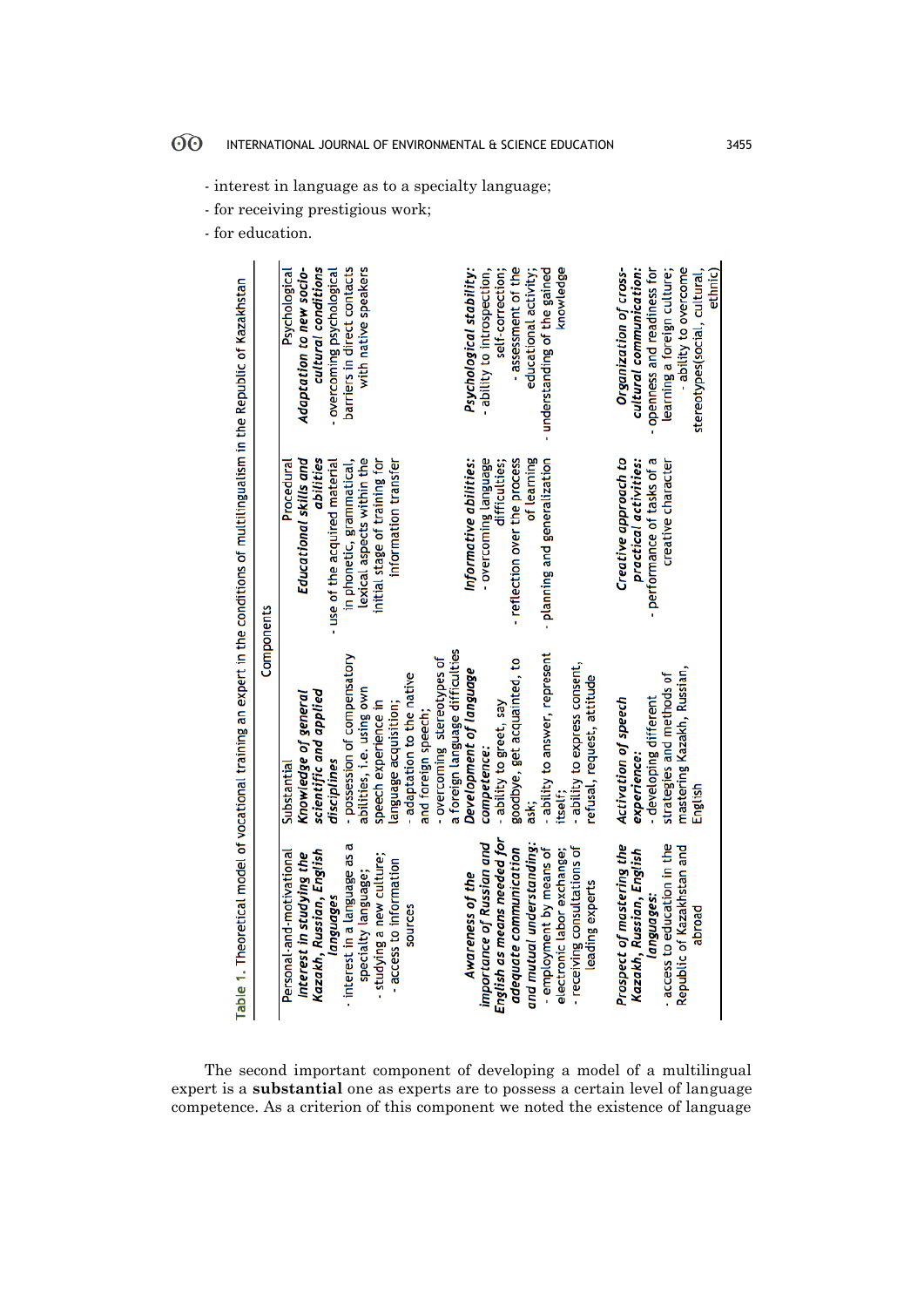competence which contents at the initial stage of studying languages includes the knowledge in the field of phonetics, word formation, morphology, syntax. The indicators of this component are as follows:

- ability to ask questions;

- to report about a fact or an event, a person or a subject;

- to enter communication, to meet someone, to represent themselves or another person;

- to greet, say goodbye, apologize, to thank;

- to congratulate, to ask once more;

- to express consent or disagreement; request, advice, refusal; the attitude to something, to someone.

The third component is the **procedural** one, representing the acquisition of educational skills by means of innovative technologies of training. The criterion of this component is the ability to use flexibly and effectively the Kazakh, Russian and English languages for understanding and information transfer. We will consider the indicators of this component:

- ability to comprehend a new material;

- ability to overcome language difficulties by means of computer technologies: perfecting articulation, pronunciation;

- ability to organize the educational activity by means of up-to-date technologies of training;

- ability to predict the results of the educational activity;

- ability to plan and generalize.

Beside the above-mentioned components we consider important to allocate the **psychological component** as the characteristic of this aspect is one of the main. The criterion of this component is psychological resistance of future experts to new sociocultural conditions. We will describe the indicators of this component:

- ability to adapt for training conditions at higher education institutions of Kazakhstan and abroad;

- understanding of the purpose of the training at a concrete higher education institution;

- ability to personal self-realization;

- ability to estimate adequately the type of the chosen activity;

- adequacy of the assessment of foreign mentality;

- ability to build interpersonal relations;

- ability to be guided quickly in an unfamiliar sociocultural situation;

- the benevolent relation from the teacher;

- absence of negative psychological pressure in their address in transport, in shops, in the street.

Thus, the substantial characteristic of the components revealed by us shows that there is needed implementation of the model of professional development in training an expert capable for mediation between different cultures, for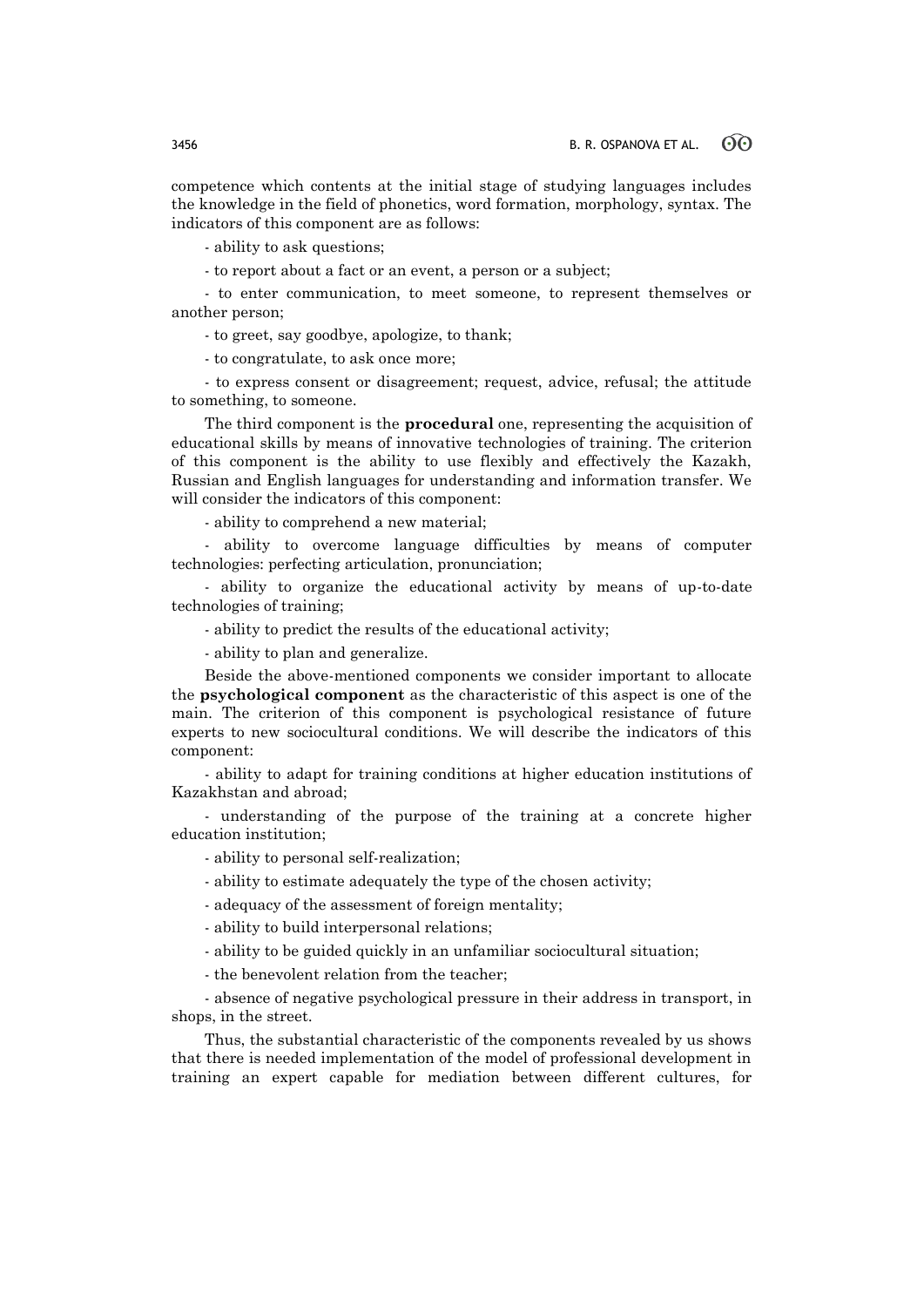organization of cross-cultural communication on the basis of multilingual education.

## **The Results**

In the course of developing our model we decided to carry out a pilot survey for the purpose of determining the effectiveness of the chosen technique of research and its ability to obtain reliable data. In the pilot questioning there was specified the course of the main experiment and checked the efficiency of this or that present day used in practical classes. We asked the students who were trained in multilingual groups to answer the following question:

What methods used in classes promote the best assimilation of languages? Give the assessment proceeding from the seven-point scale.

1. A class in which by means of computer technologies there were practiced phonetic and lexical and grammatical skills.

2. A class in which there was developed a design activity.

3. A class in which there was simulated a special game activity.

4. A class in which there were used problem and search situations.

5. A class in which there was an intensive studying of grammatical material.

6. A class in which there was carried out the collective analysis of the text material.

- 1 ineffective
- 2 has but weak effect
- 3 not very effective
- 4 insufficiently effective
- 5 effective
- 6 has a strong effect
- 7 very effective

**Table 2.** Which of the following technologies do you think must be used in teaching Kazakh, Russian, English?

| 1. Information technologies    |   |                |   |   |    |   |   |       |
|--------------------------------|---|----------------|---|---|----|---|---|-------|
| Don't agree                    | 1 | $\overline{2}$ | 3 | 4 | 5  | 6 | 7 | agree |
| 2. Design technologies         |   |                |   |   |    |   |   |       |
| Don't agree                    |   | $\overline{2}$ | 3 | 4 | 5  | 6 |   | agree |
| 3. Game technologies           |   |                |   |   |    |   |   |       |
| Don't agree                    |   | $\overline{2}$ | 3 | 4 | 5  | 6 |   | agree |
| 4. Situational problem solving |   |                |   |   |    |   |   |       |
| Don't agree                    | 1 | $\overline{2}$ | 3 | 4 | 5  | 6 |   | agree |
| 5. Intense technologies        |   |                |   |   |    |   |   |       |
| Don't agree                    | 1 | $\overline{2}$ | 3 | 4 | 5. | 6 |   | agree |
| 6. Cognitive technologies      |   |                |   |   |    |   |   |       |
| Don't agree                    |   | $\overline{2}$ | 3 | 4 | 5  | 6 |   | agree |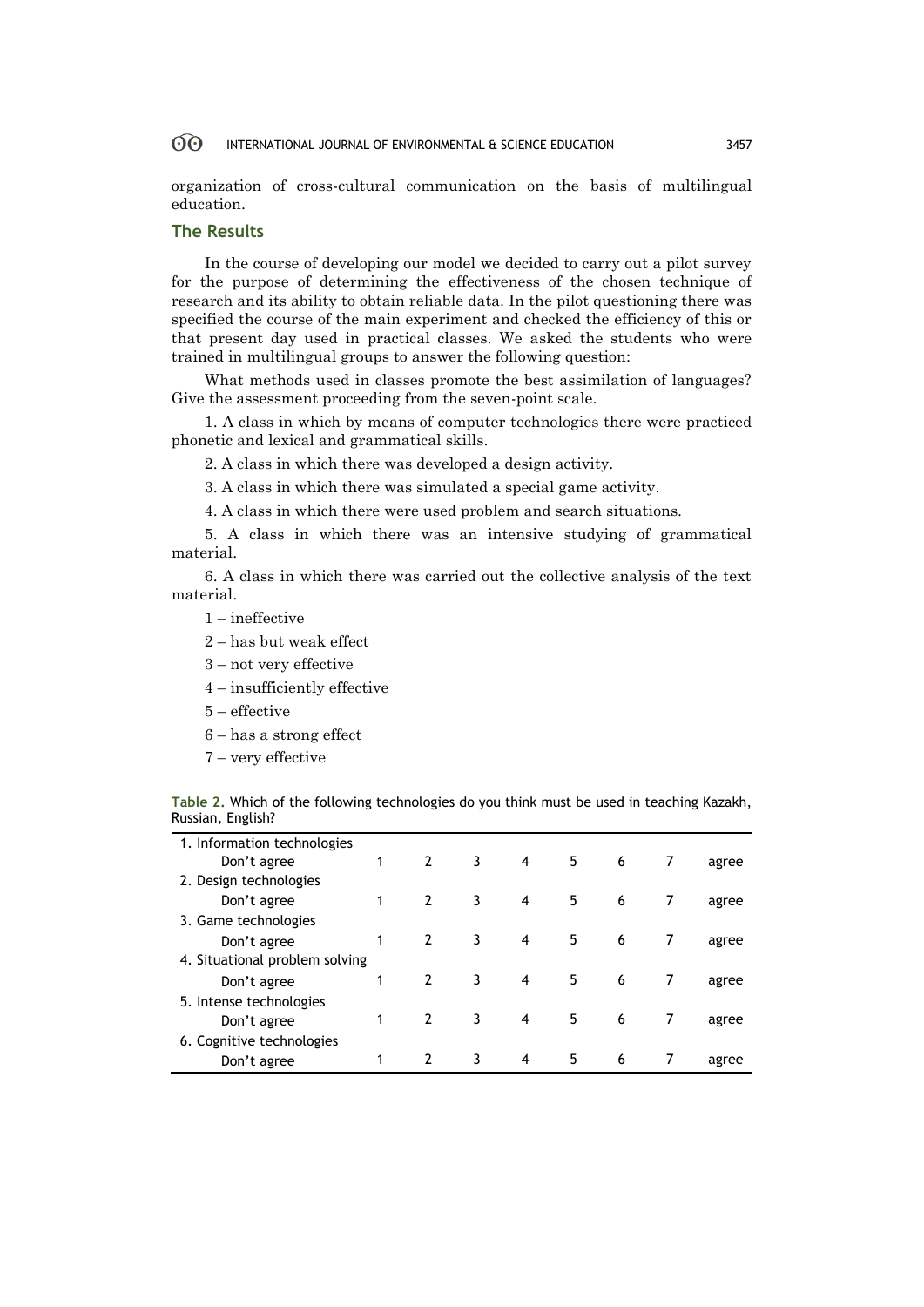We took two measurements from one sampling and tried to establish how there changed the sign values upon transition from the first measurement to the second one: whether indicators changed towards the improvement, increase, strengthening or, on the contrary, towards deterioration, decrease or weakening. We used the parametrical criterion, the criterion of G signs as it permits to establish how there changed the sign values upon transition from the first measurement to the second one: whether indicators changed towards the improvement, increase, strengthening or, on the contrary, towards deterioration, decrease or weakening (Table 2, 3, 4).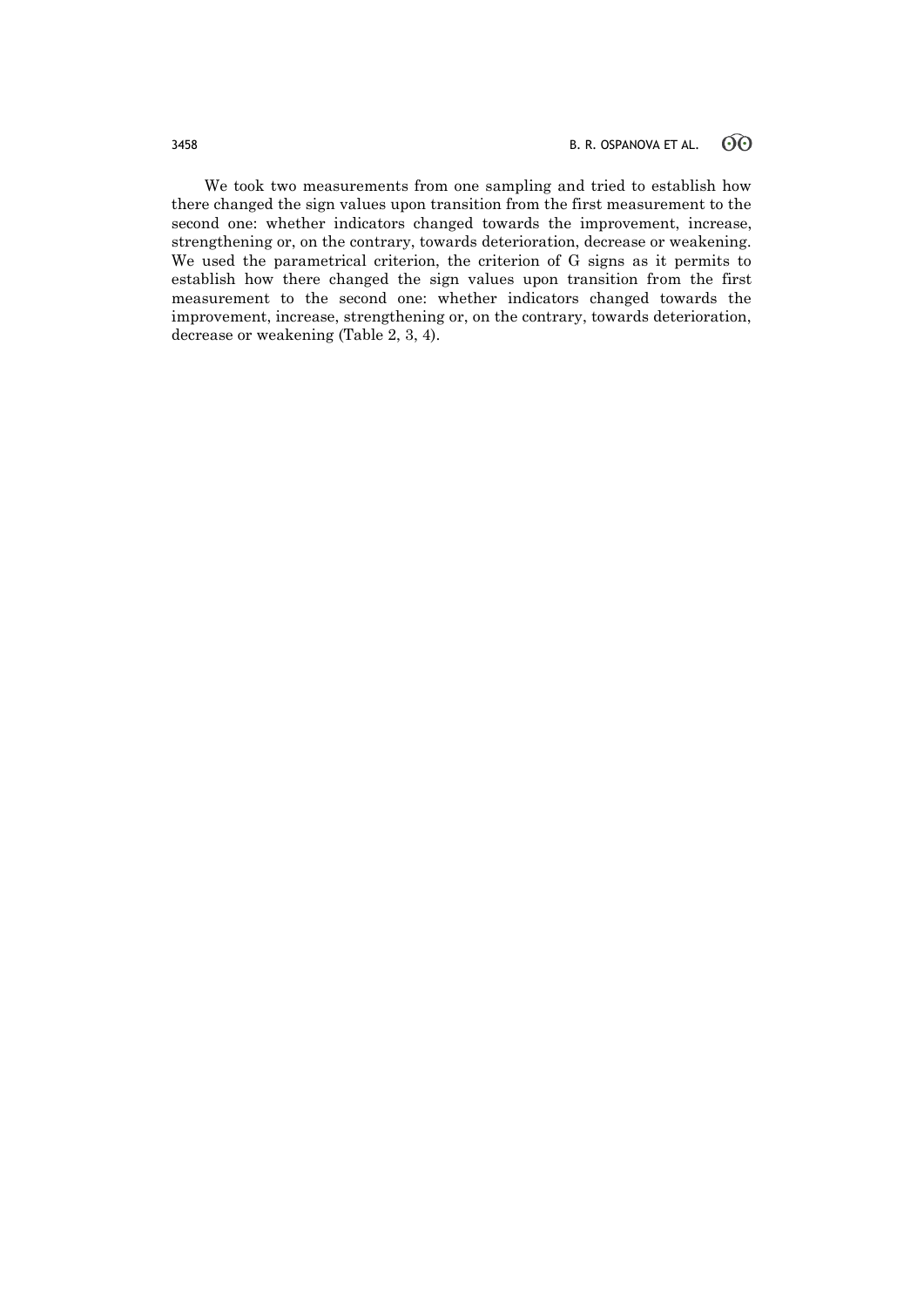| Ē<br>so etatom<br>ā |
|---------------------|
| I                   |
| n scales            |

| Game technologies<br><b>After</b><br><b>Before</b><br>ifts("after" - "before") on scales<br>Design technologies<br>Shift<br><b>After</b><br><b>Before</b><br>Shift<br>0<br>Marks and their sh<br><b>After</b><br>technologies<br>Information<br><b>Before</b> |  |         |  |   |  | Shift | <b>Before</b> | Situational problem<br><b>After</b> | solving<br>Shift | <b>Before</b> | Intense technologies<br>After | Shift | <b>Before</b> | <b>Team learning</b><br><b>After</b> | Shift |
|---------------------------------------------------------------------------------------------------------------------------------------------------------------------------------------------------------------------------------------------------------------|--|---------|--|---|--|-------|---------------|-------------------------------------|------------------|---------------|-------------------------------|-------|---------------|--------------------------------------|-------|
|                                                                                                                                                                                                                                                               |  | ၞ<br>Ŧ  |  |   |  |       |               |                                     |                  |               |                               |       |               |                                      |       |
|                                                                                                                                                                                                                                                               |  | Ŧ       |  |   |  |       |               |                                     |                  |               |                               |       |               |                                      |       |
|                                                                                                                                                                                                                                                               |  | Ŧ       |  |   |  |       |               |                                     |                  |               |                               |       |               |                                      |       |
|                                                                                                                                                                                                                                                               |  | 0       |  |   |  |       |               |                                     |                  |               |                               |       |               |                                      |       |
|                                                                                                                                                                                                                                                               |  | O       |  |   |  |       |               |                                     | Ŧ                |               |                               |       |               |                                      |       |
|                                                                                                                                                                                                                                                               |  | ¥       |  |   |  |       |               |                                     | 7                |               |                               |       |               |                                      |       |
|                                                                                                                                                                                                                                                               |  | Ŧ       |  |   |  |       |               |                                     | Ļ                |               |                               |       |               |                                      |       |
| ₽                                                                                                                                                                                                                                                             |  | $\circ$ |  |   |  |       |               |                                     | 7                |               |                               |       |               |                                      | Ŧ     |
|                                                                                                                                                                                                                                                               |  | Ŧ       |  | ₽ |  |       |               |                                     | 7                |               |                               |       |               |                                      |       |
|                                                                                                                                                                                                                                                               |  | Ŧ       |  | Ļ |  |       |               |                                     |                  |               |                               |       |               |                                      |       |
|                                                                                                                                                                                                                                                               |  | Ŧ       |  | ¥ |  |       |               |                                     |                  |               |                               |       |               |                                      |       |
| ⋣                                                                                                                                                                                                                                                             |  | Ŧ       |  |   |  |       |               |                                     |                  |               |                               |       |               |                                      |       |
| دِء                                                                                                                                                                                                                                                           |  | $\circ$ |  |   |  |       |               |                                     |                  |               |                               |       |               |                                      |       |
| \$,                                                                                                                                                                                                                                                           |  | Ŧ       |  |   |  |       |               |                                     |                  |               |                               |       |               |                                      |       |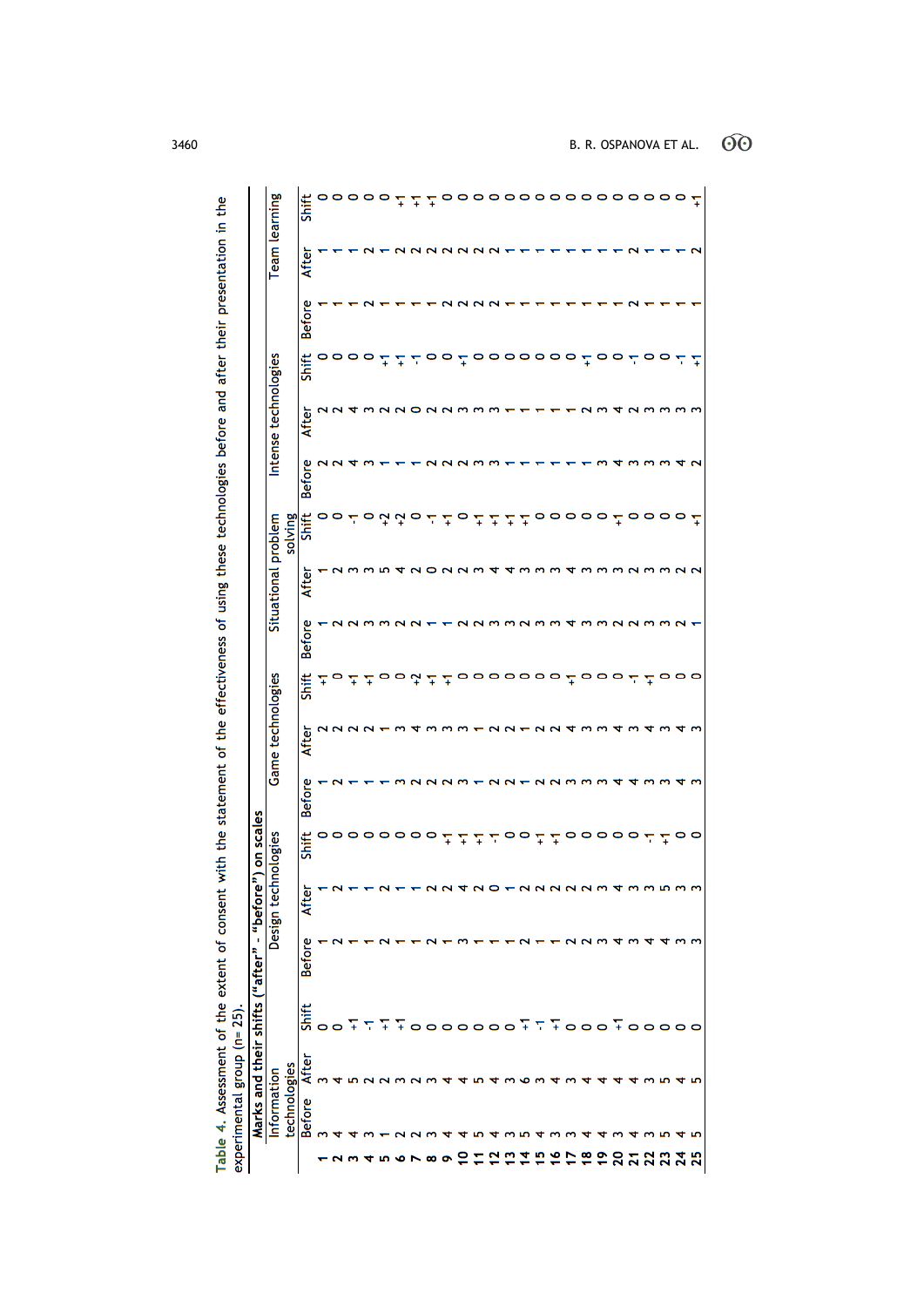| Number of shifts in  |              |              |              | Scales              |              |                      |                 |
|----------------------|--------------|--------------|--------------|---------------------|--------------|----------------------|-----------------|
| groups               | Information  | Design       |              | Game Problem-search | Intense      | <b>Team</b> learning | Sums            |
|                      | technologies | technologies | technologies | situations          | technologies |                      |                 |
| . Experimental group |              |              |              |                     |              |                      |                 |
| a)positive           |              | ₽            |              |                     |              |                      | 5               |
| b)negative           |              |              |              |                     |              |                      |                 |
| c)zero               |              |              |              |                     |              |                      | ౢ               |
| <b>Sums</b>          |              | ۴            |              |                     | £            | ٩                    | 96              |
| Control group        |              |              |              |                     |              |                      |                 |
| a)positive           |              |              |              |                     |              |                      | 38              |
| b)negative           |              |              |              |                     |              |                      | ő               |
| c)zero               |              |              |              |                     |              |                      |                 |
| sums                 |              | ని           | 25           | ని                  |              |                      | $\frac{2}{150}$ |

| is a straight of the straight of the straight of the straight of the straight of the straight of the straight of the straight of the straight of the straight of the straight of the straight of the straight of the straight |  |
|-------------------------------------------------------------------------------------------------------------------------------------------------------------------------------------------------------------------------------|--|
|                                                                                                                                                                                                                               |  |
|                                                                                                                                                                                                                               |  |
|                                                                                                                                                                                                                               |  |
|                                                                                                                                                                                                                               |  |
|                                                                                                                                                                                                                               |  |
|                                                                                                                                                                                                                               |  |
|                                                                                                                                                                                                                               |  |
|                                                                                                                                                                                                                               |  |
|                                                                                                                                                                                                                               |  |
|                                                                                                                                                                                                                               |  |
|                                                                                                                                                                                                                               |  |
|                                                                                                                                                                                                                               |  |
|                                                                                                                                                                                                                               |  |
|                                                                                                                                                                                                                               |  |
|                                                                                                                                                                                                                               |  |
|                                                                                                                                                                                                                               |  |
|                                                                                                                                                                                                                               |  |
|                                                                                                                                                                                                                               |  |
|                                                                                                                                                                                                                               |  |
|                                                                                                                                                                                                                               |  |
|                                                                                                                                                                                                                               |  |
|                                                                                                                                                                                                                               |  |
|                                                                                                                                                                                                                               |  |
|                                                                                                                                                                                                                               |  |
| ֧֧֧֧֧֧֧֧֧֧֧֧֧֧֧֧֧֧֧֧֧֧֧֛֧֧֚֚֚֚֚֚֚֚֚֚֚֚֚֚֚֚֚֚֚֚֚֚֚֝֓֝֬֝֓֝֬֝֓֝֬֝֓֝֬֝֬֝֬֝֬֝֬֝֬֝֬֝֬֝֬֝֬֝֬֝֬֝֬֝֬֝֬                                                                                                                                 |  |
|                                                                                                                                                                                                                               |  |
|                                                                                                                                                                                                                               |  |
|                                                                                                                                                                                                                               |  |
|                                                                                                                                                                                                                               |  |
|                                                                                                                                                                                                                               |  |
| lotter in the of the number of continues on any continues of the continues of the continues of the continues of                                                                                                               |  |
|                                                                                                                                                                                                                               |  |
| l                                                                                                                                                                                                                             |  |
| j                                                                                                                                                                                                                             |  |
|                                                                                                                                                                                                                               |  |
|                                                                                                                                                                                                                               |  |
| ί                                                                                                                                                                                                                             |  |
| F                                                                                                                                                                                                                             |  |
|                                                                                                                                                                                                                               |  |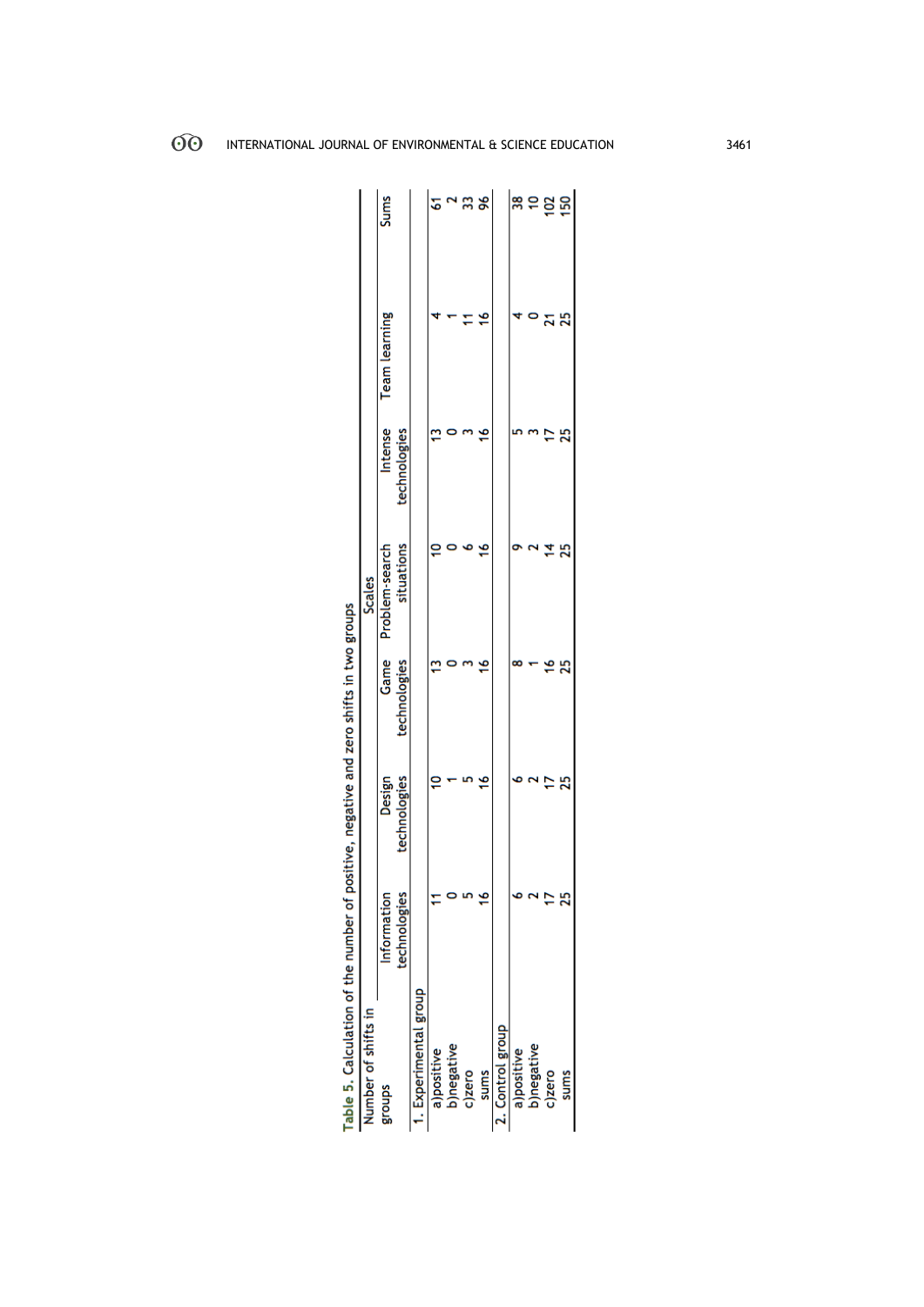From Table 5 it is seen that "zero" shifts, that is the absence of shifts in the estimates after application of present day technologies are the most typical.

### **Discussion**

We need to consider only positive and negative shifts, and to reject zero ones. At this the number of the compared couples of values decreases by the number of these zero shifts  $G<sub>3MII</sub>$  is the number of atypical shifts. The smaller Gэмп., the larger the probability that the shift in the typical direction is statistically reliable.

We will consider the experimental group.

Now for the scale "Information technologies"  $n = 11$ , for the scale "Design" technologies"  $n = 12$ , for the scale "Game technologies"  $n = 13$ , for the scale "Problem and search situations"  $n = 10$ , for the scale "Intense technologies"  $n =$ 13, for the scale of "Team learning"  $n = 5$ .

We can check the hypothesis of positive shifts prevalence in the answers by the sum of 6 scales. The sum of positive and negative shifts on 6 scales makes:  $11+11+13+10+13+5=63.$ 

### **Let's formulate hypotheses for the experimental group:**

 $H_0$ : Shift towards the effectiveness of using present day technologies is casual.

 $H_1$ : Shift towards the effectiveness of using present day technologies is not casual.

1) scale **"Intense technologies"**

 $n = 11$ 

The typical shift is positive.

There are no negative shifts.

$$
G_{\text{\tiny KP}}\begin{cases} 1 (p \leq 0, 05) \\ 0 (p \leq 0, 01 \end{cases}
$$

 $H_0$  is rejected. There is accepted  $H_1(p \le 0.01)$ 2) scale **"Design technologies"**

 $n = 11$ 

The typical shift is positive.

There is one negative shift.

at the given p cannot be defined.

 $H_0$  is rejected. There is accepted  $H_1(p \le 0.01)$ 

3) scale **"Game technologies"**

$$
n=13
$$

The typical shift is positive.

There are no negative shifts.

 $H_0$  is rejected. There is accepted  $H_1(p \le 0.01)$ 

scale **"Situational problem solving"**

 $n = 10$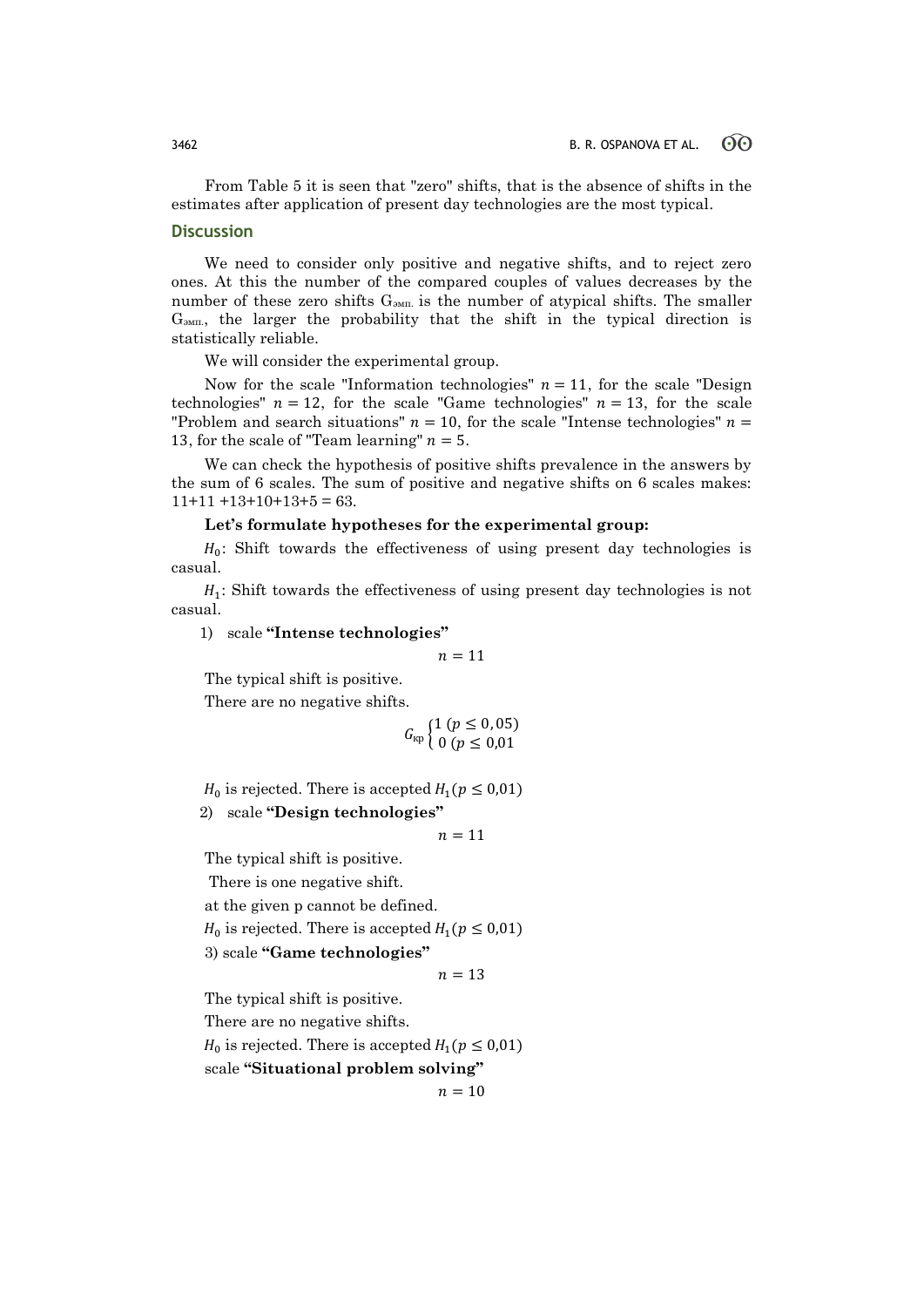The typical shift is positive.

There are no negative shifts.

 $H_0$  is rejected. There is accepted  $H_1(p \le 0.01)$ 

4) scale **"Intense technologies"**

 $n = 13$ 

The typical shift is positive.

There are no negative shifts.

 $H_0$  is rejected. There is accepted  $H_1(p \le 0.01)$ 

5) scale **"Team learning"**

 $n = 5$ 

The typical shift is positive.

There is one negative shift.

at the given n cannot be defined.

 $H_0$  is rejected. There is accepted  $H_1(p \le 0.01)$ 

The sum for 6 scales is  $n = 63$ 

The typical shift is positive.

There are two negative shifts.

 $H_0$  is rejected. There is accepted  $H_1(p \le 0.01)$ 

Conclusion: The shift towards the effectiveness of using present day technologies in the experimental group is not casual by the sum of 6 scales ( $p \leq$ 0,01).

**Let's formulate the hypotheses for the control group:**

 $H_0$ : The shift towards the effectiveness of using present day technologies is casual.

 $H_1$ : The shift towards the effectiveness of using present day technologies is not casual.

1) scale **"Information technologies**

 $n = 8$ 

The typical shift is positive.

There are two negative shifts.

 $H_0$  is accepted.

2) scale **"Design technologies"**

$$
n=8
$$

The typical shift is positive.

There are two negative shifts.

at the given p cannot be defined.

 $H_0$  is accepted.

3) scale **"Game technologies"**

 $n = 9$ 

The typical shift is positive.

There are two negative shifts.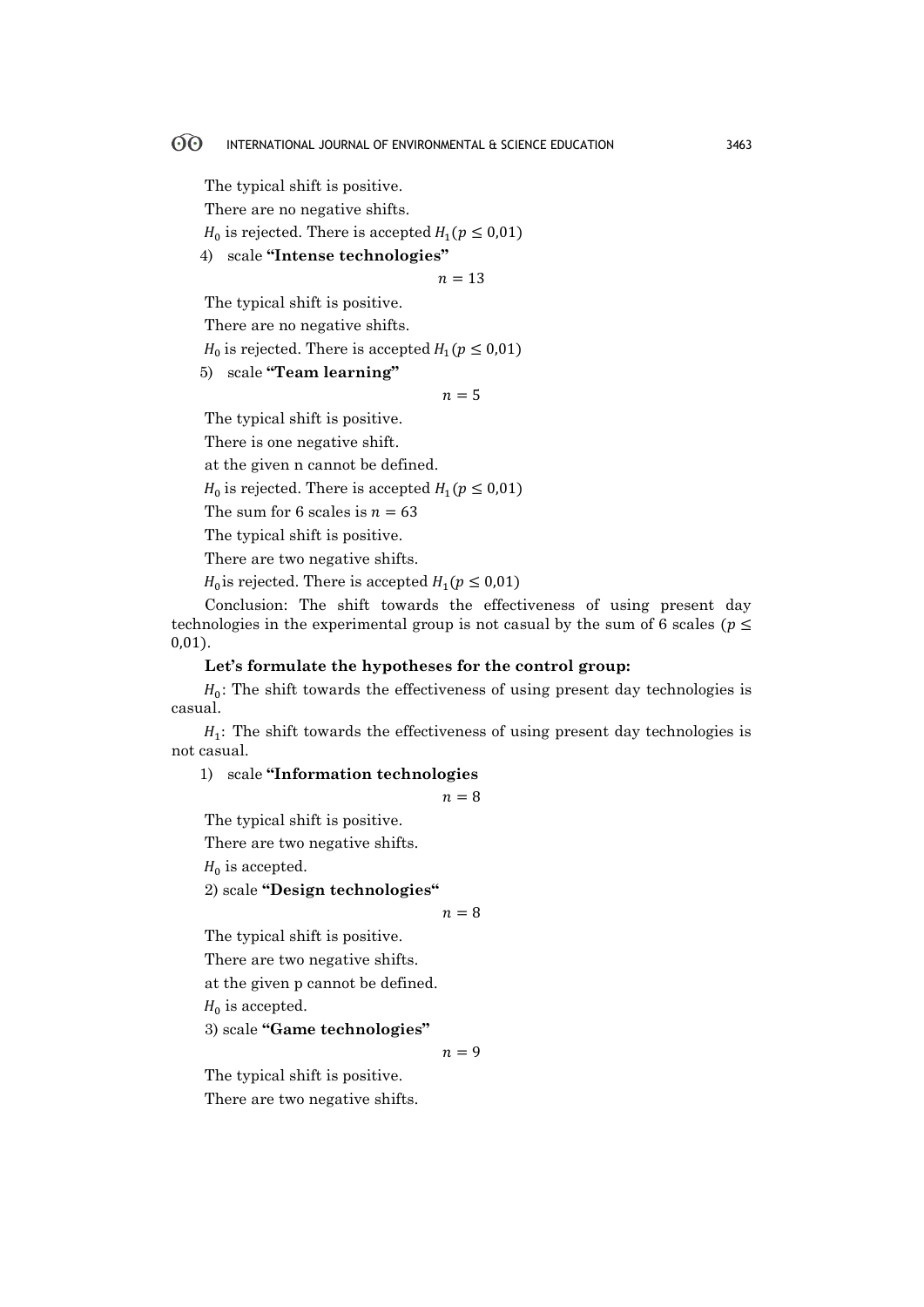$H_0$  is accepted.

4) Scale **"Situational problem solving"**

 $n = 11$ 

The typical shift is positive.

There are two negative shifts.

 $H_0$  is accepted.

 $H_0$  is accepted.

5) Scale **"Intense technologies"**

 $n = 8$ 

The typical shift is positive.

There are three negative shifts.

 $H_0$  is accepted.

6) Scale **"Team learning"**

$$
n=4
$$

Since  $n = 4$ , the sign criterion is not applicable.

The sum for 6 scales is  $n = 48$ 

The typical shift is positive.

There are eleven negative shifts.

 $H_0$  is accepted.

Conclusion: The shift towards the effectiveness of using present day technologies in the experimental group is casual by the sum of 6 scales ( $p \ge$ 0,01).

We can answer definitely that in the experimental group there is observed a reliable shift in favor of the larger acceptance of the effectiveness of using innovative technologies in teaching the Kazakh, Russian and English languages. In the control group there are no reliable shifts. The statistical criterion testifies that a positive shift in estimates is reliable. Thus, the introduction of innovative technologies in the process of training experts in the conditions of multilingualism expands the opportunities in improving cross-cultural communication.

### **Conclusions and Recommendations**

The model proposed by us is, certainly, universal, flexible, individual. A pilot experiment with the use of innovative technologies of training expands the opportunities in improving the language competence and abilities of crosscultural communication, it is a powerful factor and an effective mechanism for intense innovative search in the educational environment of the Republic of Kazakhstan.

Besides, one of the key moments is carrying out pedagogical, the sociolinguistic, linguistic-and-didactic studies for the purpose of the scientific analysis of the language situation, the development of conceptual bases of multilingual education, studying and synthesis of positive domestic and foreign experience of training multilingualism, as well as the development of evidencebased recommendations.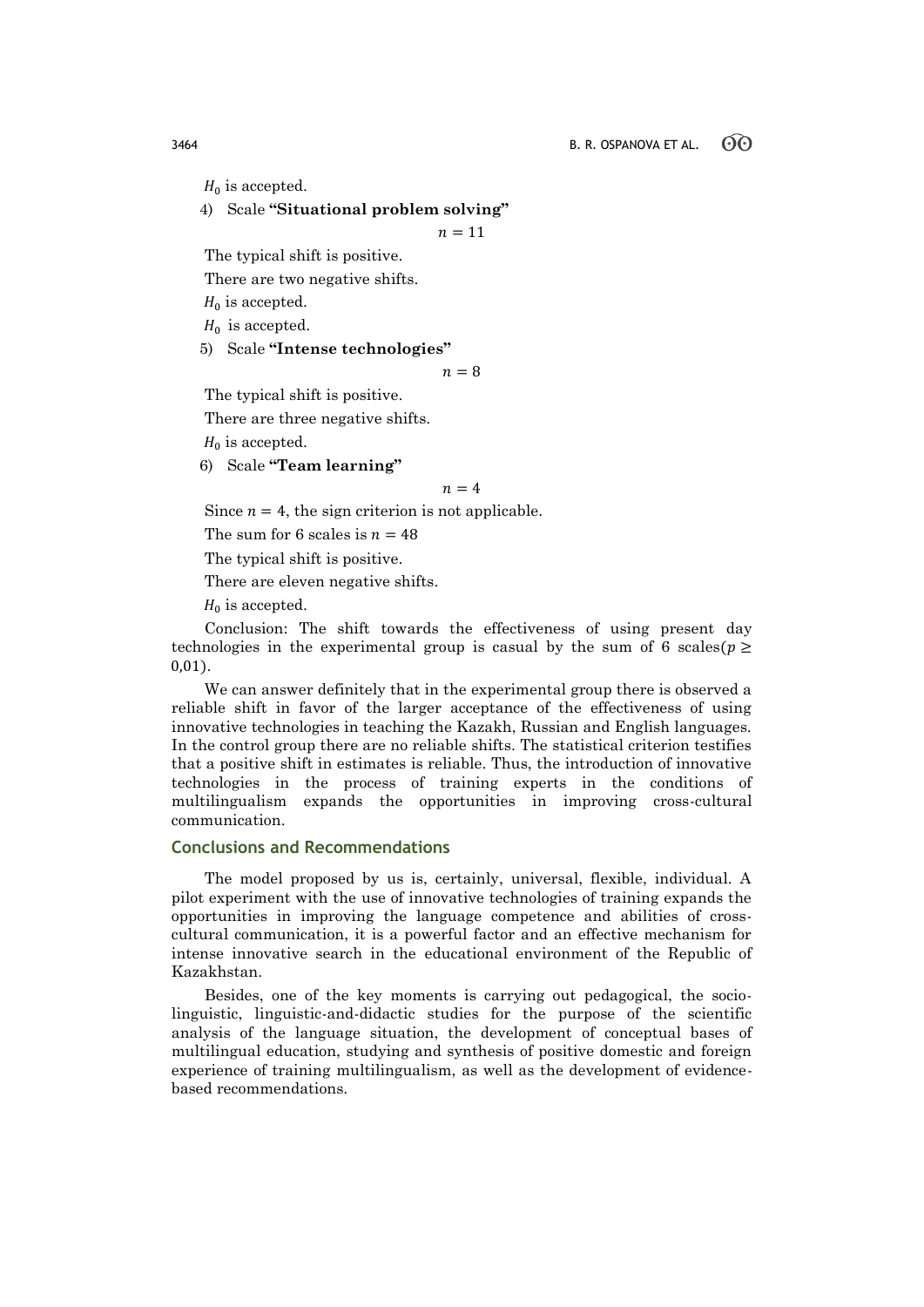Justification of multilingual education as an integrative scientific trend will permit to develop its scientific opportunities, as the language policy of the Republic of Kazakhstan puts forward a "reasonable transformation of language culture on the basis of the equal use of three languages: the state, the international and the international communication" ones and permits to carry out a gradual entry into the mobile megacultural world.

### **Disclosure statement**

No potential conflict of interest was reported by the authors.

### **Notes on contributors**

**Bikesh Revovna Ospanova** holds a PhD in science education and now is an associate professor at Karaganda State Technical University, Karaganda, Kazakhstan.

**Zhanat Amantayevna Azimbayeva** holds a PhD in science education and now is a senior teacher at Karaganda State Technical University, Karaganda, Kazakhstan.

**Tatyana Vladimirovna Timokhina** holds a PhD in science education and now is a senior teacher at Karaganda State Technical University, Karaganda, Kazakhstan.

**Zergul Koblandiyevna Seydakhmetova** holds a PhD in science education and now is a teacher at Karaganda State Technical University, Karaganda, Kazakhstan.

### **References**

- 1. McVaugh, Michael. *The importance of multilingualism.* University of North Carolina. http://multilingualism.org/multilingualism/the-importance-of-multilingualism.
- 2. Education in the multilingual world: Adjusting document of UNESCO. Paris,2003.-38с. http://www.unesco.org/new/ru/media-services/single-
- iew/news/multilingualism\_a\_key\_to\_inclusive\_education/#.VNbyXufqCJU.
- 3. Teaching and Learning: Towards the Learning Society. (1995). *European Commission's White Paper*, 1995 Brussels: The European Union.
- 4. *Key Data on Teaching Languages at School in Europe*. (2012). Education, Audiovisual and Culture Executive Agency. http://ec.europa.eu/eurostat/en/web/products-statistical-books/-/EC-XA-12-001.
- 5. Constitution of the Republic of Kazakhstan of August 30, 1995. http://adilet.zan.kz/rus/search/docs/va=КОНС.
- 6. The Republic of Kazakhstan Law "About languages" of July 11, 1997. http://adilet.zan.kz/rus/docs/Z970000151.
- 7. The Law "About education" of July 27, 2007 No. 319-III.*Kazakhstan Pravda.*2007. No. 127. August 15.
- 8. State program of languages functioning in the Republic of Kazakhstan for 2001-2010. *Kazakhstan Pravda.* 2001. No. 47-48. February 17.
- 9. State program of education development in the Republic of Kazakhstan for 2011-2020. Decree of the President of the Republic of Kazakhstan of 07.12. 2010 No. 1118. - http://adilet .zan.kz/rus/docs/U1000001118.
- 10. Concept of the development of foreign-language education of the Republic of Kazakhstan. Almaty: КazUMOiMY an. a. Abylay khan, 2006. http://freeref.ru/wievjob.php? id=8721752006.
- 11. Abdildin, Zh. M., et al. (1990). *Logic - gnosiological analysis of science*. Alma-Ata: Gylym, 491 p.
- 12. Kusherbayev, K. E. (1996). *Ethno-cultural aspects of educational policy of sovereign Kazakhstan//Evolution of Statehood of Kazakhstan*. Almaty. P. 109-112.
- 13. Nysanbayev, A., Suleymenov F. (1993). Sociocultural choice of model of education, *Thought*, *12*, 58-62.
- 14. Chasanoff, B. (1989). *National languages, bilingualism and multilingualism. Searches and prospects.* Alma-Ata, 133 p.